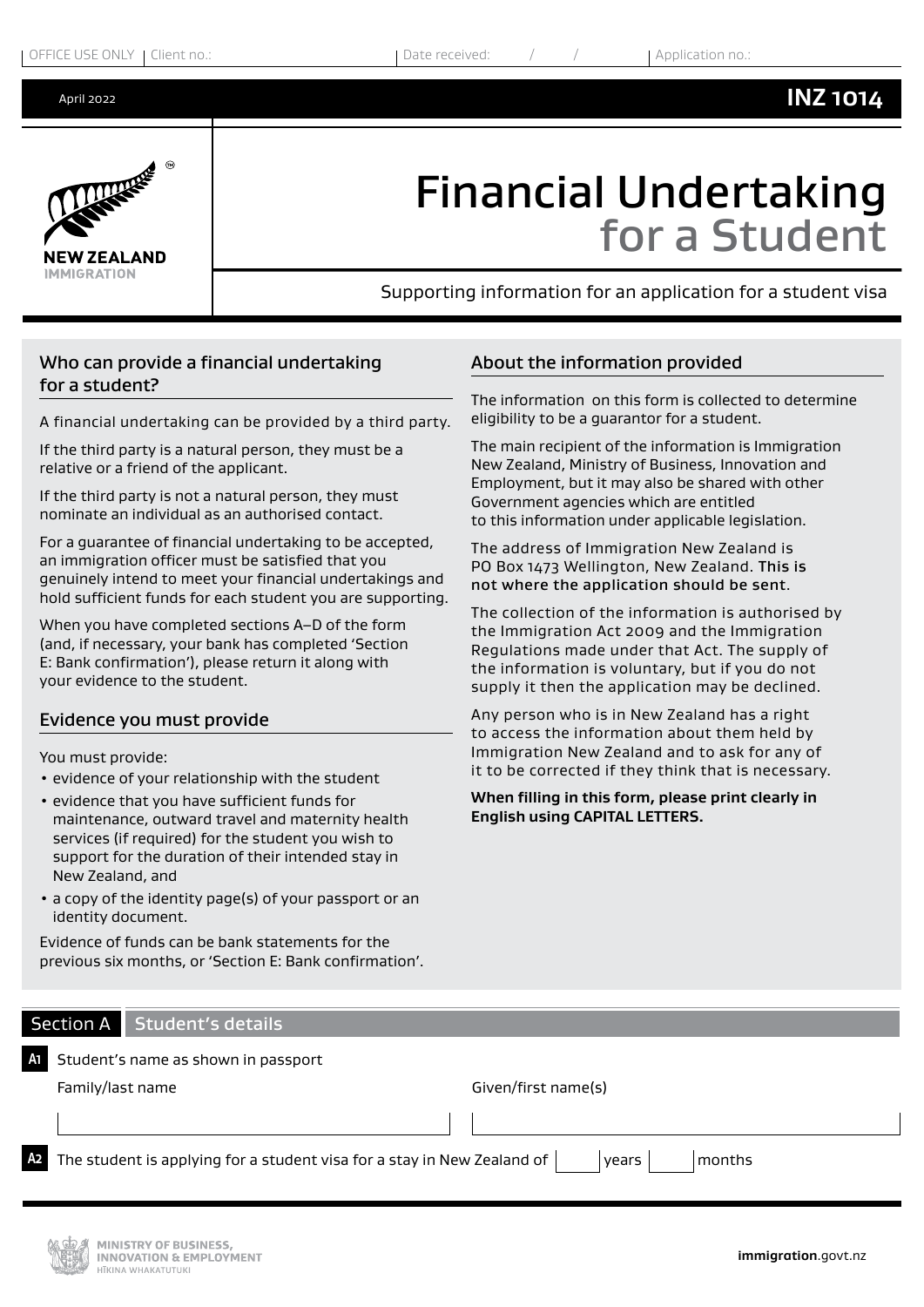|            | Section B Third party's details                                                                                 |                                                                                                                      |                                                                                                                                      |  |  |  |
|------------|-----------------------------------------------------------------------------------------------------------------|----------------------------------------------------------------------------------------------------------------------|--------------------------------------------------------------------------------------------------------------------------------------|--|--|--|
|            | Complete questions $\boxed{B}$ to $\boxed{B6}$ if you are a friend or a relative. Otherwise go to $\boxed{B}$ . |                                                                                                                      |                                                                                                                                      |  |  |  |
| B1         | Family/last name                                                                                                |                                                                                                                      | Given/first name(s)                                                                                                                  |  |  |  |
|            |                                                                                                                 |                                                                                                                      |                                                                                                                                      |  |  |  |
|            | Other names you are known by or have ever been known by                                                         |                                                                                                                      |                                                                                                                                      |  |  |  |
|            |                                                                                                                 |                                                                                                                      |                                                                                                                                      |  |  |  |
| <b>B2</b>  | Gender □ Male □ Female                                                                                          |                                                                                                                      |                                                                                                                                      |  |  |  |
| <b>B4</b>  | Town/city of birth                                                                                              |                                                                                                                      |                                                                                                                                      |  |  |  |
|            | Country of birth                                                                                                | <u> 1989 - Johann Stein, mars an deus Amerikaansk kommunister (* 1958)</u>                                           |                                                                                                                                      |  |  |  |
| <b>B</b> 5 | Country of citizenship                                                                                          |                                                                                                                      |                                                                                                                                      |  |  |  |
| <b>B6</b>  |                                                                                                                 | Your residential address and telephone number in your home country.                                                  |                                                                                                                                      |  |  |  |
|            | Address                                                                                                         | <u> 1980 - Johann Barbara, martxa a shekara 1980 - An tsaran 1980 - An tsara 1980 - An tsara 1980 - An tsara 198</u> |                                                                                                                                      |  |  |  |
|            |                                                                                                                 |                                                                                                                      |                                                                                                                                      |  |  |  |
|            | Telephone (daytime)                                                                                             |                                                                                                                      | Telephone (evening)                                                                                                                  |  |  |  |
|            | Fax                                                                                                             | Email                                                                                                                |                                                                                                                                      |  |  |  |
|            |                                                                                                                 |                                                                                                                      | Complete questions $\boxed{B}$ to $\boxed{B10}$ if you are the authorised contact of the third party. Otherwise go to $\boxed{B1}$ . |  |  |  |
| <b>B7</b>  | Full name of third party                                                                                        |                                                                                                                      |                                                                                                                                      |  |  |  |
|            |                                                                                                                 |                                                                                                                      |                                                                                                                                      |  |  |  |
| вв         | Description of third party                                                                                      |                                                                                                                      |                                                                                                                                      |  |  |  |
|            |                                                                                                                 |                                                                                                                      |                                                                                                                                      |  |  |  |
|            |                                                                                                                 |                                                                                                                      |                                                                                                                                      |  |  |  |
|            |                                                                                                                 |                                                                                                                      |                                                                                                                                      |  |  |  |
| B9         | Your name and position                                                                                          |                                                                                                                      |                                                                                                                                      |  |  |  |
|            | Family/last name                                                                                                |                                                                                                                      | Given/first name(s)                                                                                                                  |  |  |  |
|            |                                                                                                                 |                                                                                                                      |                                                                                                                                      |  |  |  |
|            | Position or title                                                                                               |                                                                                                                      |                                                                                                                                      |  |  |  |
| <b>B10</b> | Physical and postal addresses of third party                                                                    |                                                                                                                      |                                                                                                                                      |  |  |  |
|            | Street address                                                                                                  |                                                                                                                      |                                                                                                                                      |  |  |  |
|            |                                                                                                                 |                                                                                                                      |                                                                                                                                      |  |  |  |
|            | Postal address                                                                                                  |                                                                                                                      |                                                                                                                                      |  |  |  |
|            |                                                                                                                 |                                                                                                                      |                                                                                                                                      |  |  |  |
|            | Telephone (daytime)                                                                                             |                                                                                                                      | Telephone (evening)                                                                                                                  |  |  |  |
|            | Fax                                                                                                             | Email                                                                                                                |                                                                                                                                      |  |  |  |
|            |                                                                                                                 |                                                                                                                      |                                                                                                                                      |  |  |  |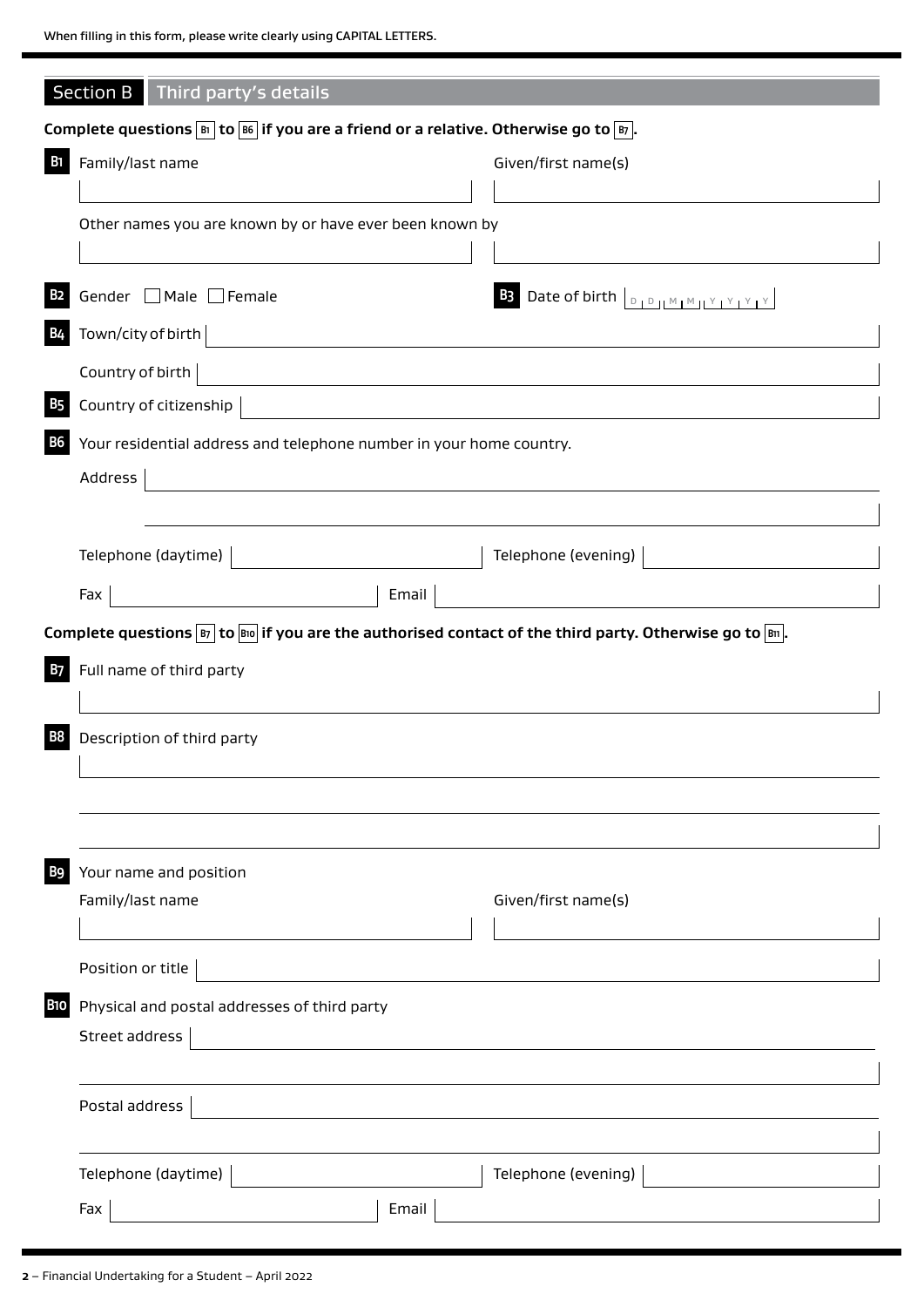| You must complete questions $ B_{11} $ to $ B_{14} $ . |                                                                           |                     |  |  |  |
|--------------------------------------------------------|---------------------------------------------------------------------------|---------------------|--|--|--|
| <b>B11</b>                                             | AMS client identity number (if known)                                     |                     |  |  |  |
| <b>B12</b>                                             | Name and address for communication about this financial undertaking form. |                     |  |  |  |
|                                                        | Same as address at B6                                                     |                     |  |  |  |
|                                                        | Same as address at Bio                                                    |                     |  |  |  |
|                                                        | As below.                                                                 |                     |  |  |  |
|                                                        | Family/last name                                                          | Given/first name(s) |  |  |  |
|                                                        |                                                                           |                     |  |  |  |
|                                                        | Company name (if applicable)                                              |                     |  |  |  |
|                                                        |                                                                           |                     |  |  |  |
|                                                        | Address                                                                   |                     |  |  |  |
|                                                        |                                                                           |                     |  |  |  |
|                                                        | Telephone (daytime)                                                       | Telephone (evening) |  |  |  |
|                                                        | Email<br>Fax                                                              |                     |  |  |  |
| <b>B</b> 13                                            | Have you financially supported any student(s) to come to New Zealand?     |                     |  |  |  |
|                                                        | Yes Provide details in the table below.                                   |                     |  |  |  |

 $\Box$  No

## Details of all students you have financially supported.

| Name of student | Date of birth<br>(DD/MM/YY) | Date of arrival*<br>(DD/MM/YY) | Date of departure<br>(or intended departure<br>date)<br>(DD/MM/YY) |
|-----------------|-----------------------------|--------------------------------|--------------------------------------------------------------------|
|                 |                             |                                |                                                                    |
|                 |                             |                                |                                                                    |
|                 |                             |                                |                                                                    |
|                 |                             |                                |                                                                    |
|                 |                             |                                |                                                                    |
|                 |                             |                                |                                                                    |
|                 |                             |                                |                                                                    |

\*If the supported person did not arrive, write 'N/A' in 'Date of arrival'.

**B14** Have you provided a copy of the identity pages of your passport or identity document?  $\Box$  Yes  $\Box$  No